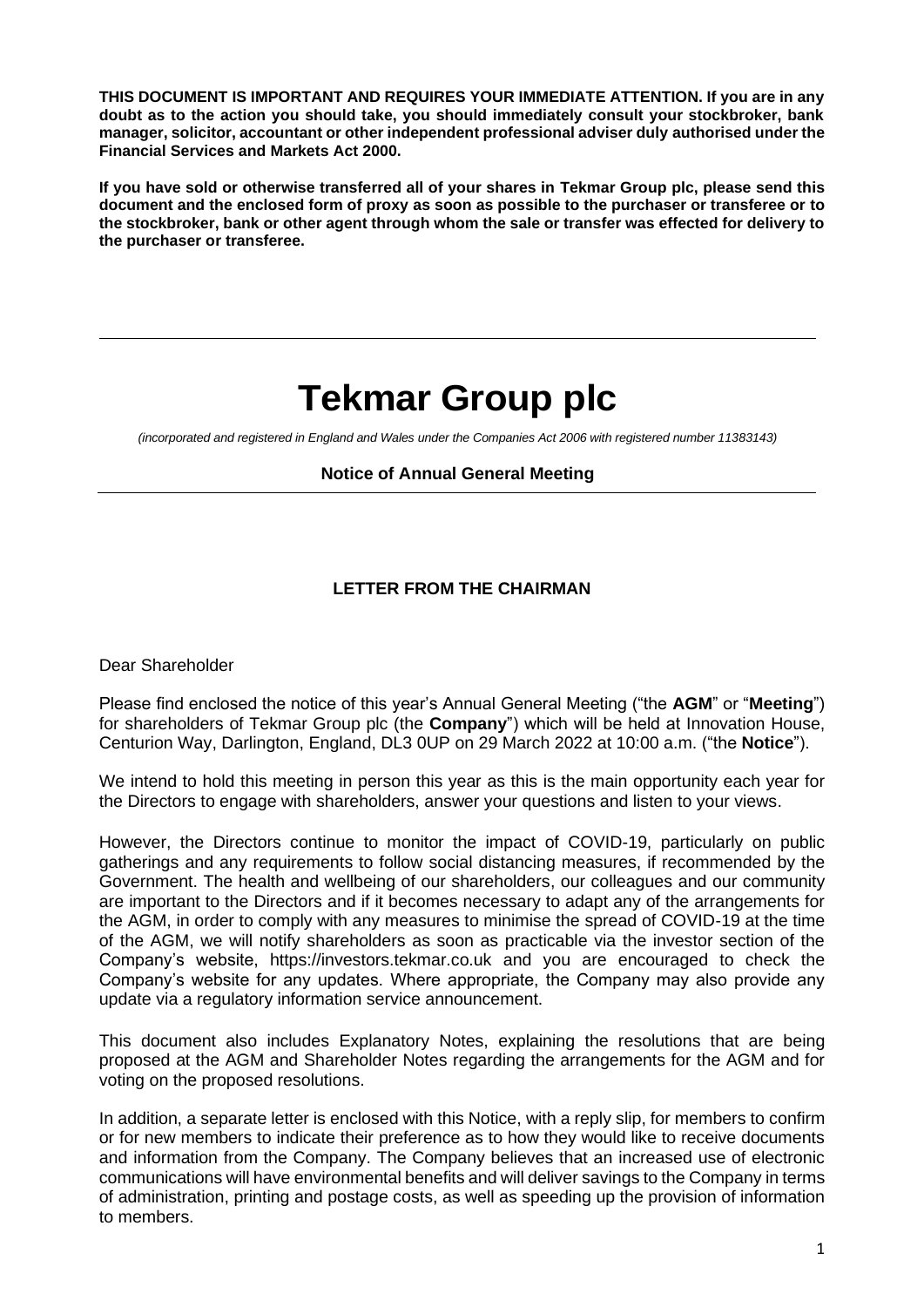#### **Recommendation**

Your Directors believe that the resolutions in the notice of AGM are in the best interests of the Company and shareholders as a whole. Accordingly, they unanimously recommend that you vote in favour of each resolution, as those who are shareholders intend to do in respect of their own beneficial holdings in the Company.

Yours faithfully

**Julian Brown**

**Chairman**

**Tekmar Group plc**

4 March 2022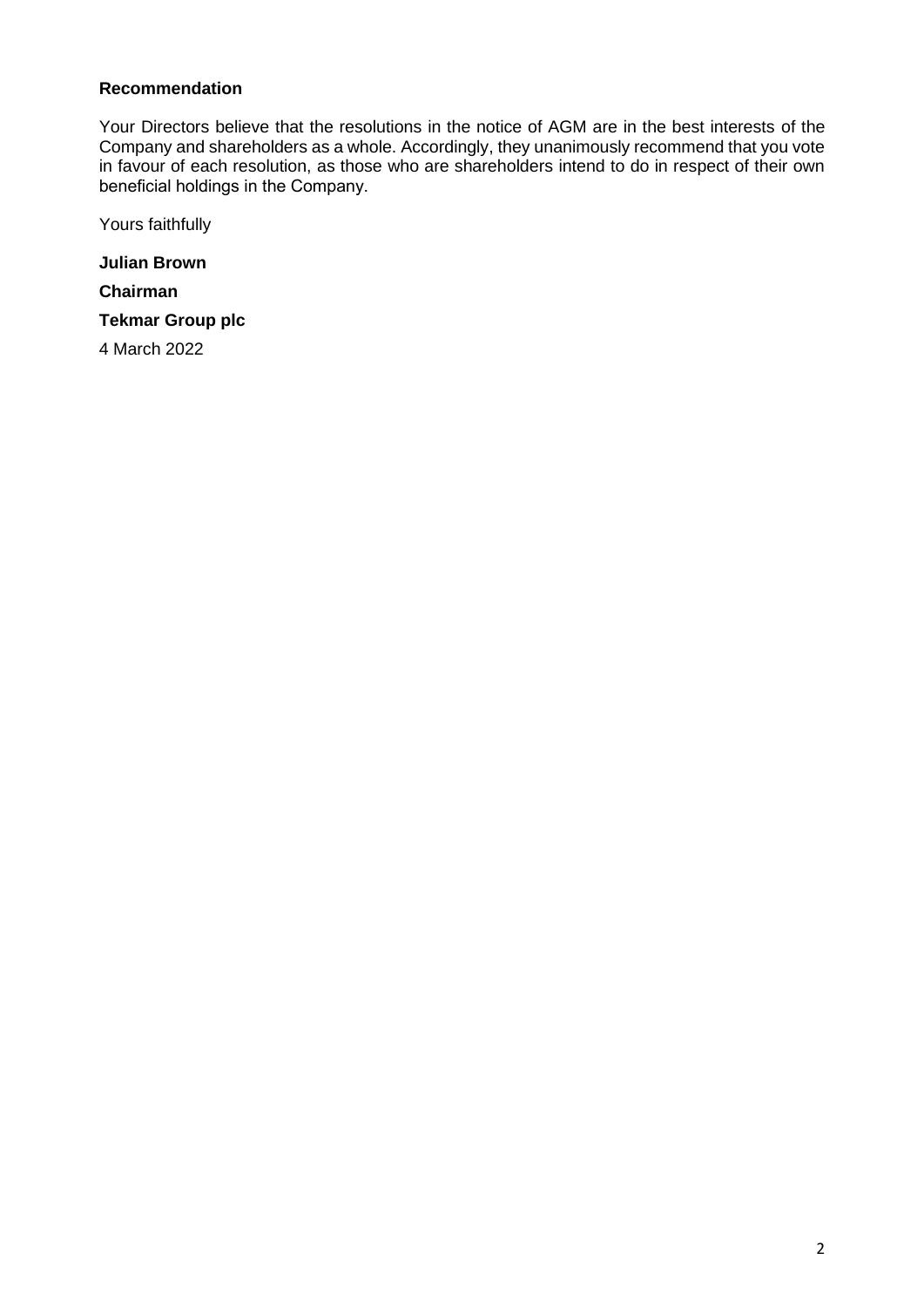# **Tekmar Group plc**

*(incorporated and registered in England and Wales under the Companies Act 2006 with registered number 11383143)*

#### **Notice of Annual General Meeting**

Notice of the Annual General Meeting of Tekmar Group plc to be held on Tuesday 29 March 2022 at 10:00 a.m. at Innovation House, Centurion Way, Darlington, DL3 0UP.

**Please submit a completed proxy form as soon as possible, but in any event by no later than 10:00 a.m. on 27 March 2022.** Details of how to appoint a proxy are set out in the Shareholder Notes below.

### **CONTENTS AND KEY DATES**

| <b>Contents</b>                      | Page |
|--------------------------------------|------|
| Notice of Annual General Meeting     | 4    |
| Explanatory Notes to the resolutions | 8    |
| Shareholder notes                    | 10   |

| <b>Key Dates</b>                       |                             |
|----------------------------------------|-----------------------------|
| Date of notice                         | 4 March 2022                |
| Latest time for receipt of proxy forms | 10:00 a.m. on 27 March 2022 |
| Annual General Meeting                 | 10:00 a.m. on 29 March 2022 |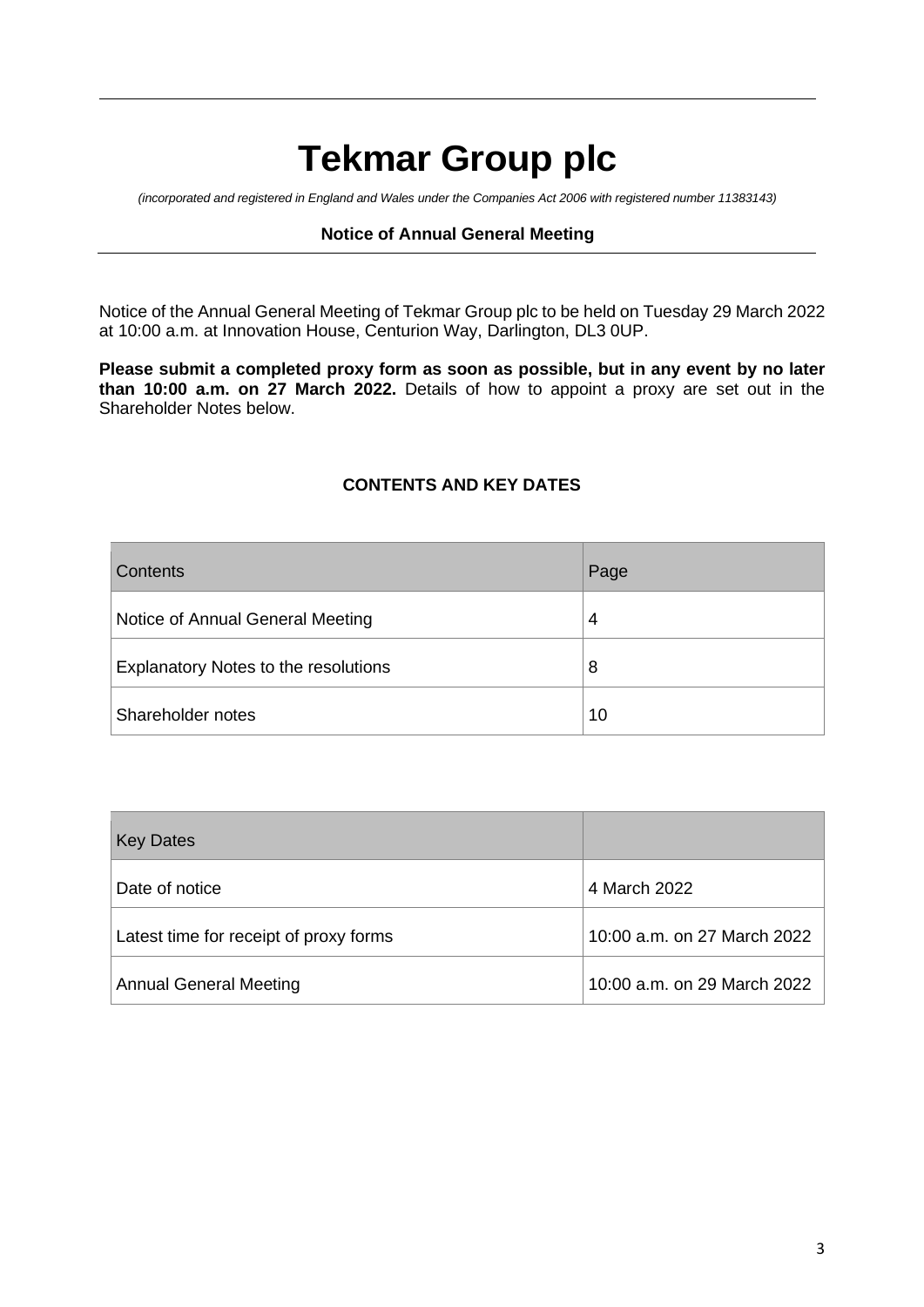#### **NOTICE OF ANNUAL GENERAL MEETING 2022**

Notice is hereby given that the Annual General Meeting of Tekmar Group plc ("**the Company**") will be held at Innovation House, Centurion Way, Darlington, England, DL3 0UP at 10:00 am on Tuesday 29 March 2022 to consider and, if thought fit, pass the resolutions below.

#### **Ordinary Business**

To consider and, if thought fit, to pass the following resolutions numbered 1 to 5 (inclusive) as ordinary resolutions of the Company:

- 1. To receive the accounts for the accounting period ended 30 September 2021 together with the reports of the Directors and of the auditors thereon.
- 2. To elect as a Director of the Company Derek Bulmer, who retires in accordance with the Company's articles of association and who is eligible for re-election.
- 3. To elect as a Director of the Company Ian Ritchey, who retires in accordance with the Company's articles of association and who is eligible for re-election.
- 4. To appoint Grant Thornton UK LLP as auditors of the Company, to hold office until the conclusion of the next meeting at which accounts are laid before the Company.
- 5. To authorise the Directors to determine the remuneration of the auditor of the Company.

and to transact any other ordinary business of the Company.

#### **Special Business**

To consider and, if thought fit, to pass the following resolutions which, in the case of resolutions 6 and 9 will each be proposed as an ordinary resolution and, in the case of resolutions 7 and 8 will each be proposed as special resolutions:

- 6. That, in accordance with section 551 of the Companies Act 2006, the Directors be and are generally and unconditionally authorised to exercise all the powers of the Company to allot shares in the Company and / or to grant rights to subscribe for or to convert any security into shares in the Company:
- 6.1 up to an aggregate nominal amount of £172,407; and
- 6.2 up to an additional aggregate nominal amount of £172,407 in connection with an offer by way of rights issue:
	- 6.2.1 to holders of ordinary shares in proportion (as nearly as may be practicable) to their respective holdings; and
	- 6.2.2 to holders of other equity securities as required by the rights of those securities or as the Directors otherwise consider necessary,

but subject to such exclusions or other arrangements as the Directors may deem necessary or expedient in relation to treasury shares, fractional entitlements, record dates, legal or practical problems in or under the laws of any territory or the requirements of any regulatory body or stock exchange or by virtue of shares being represented by depositary receipts or any other matter, and provided that:

(a) this authority shall, unless renewed, varied or revoked by the Company, expire on the date falling 15 months after the passing of this resolution, or, if earlier, the date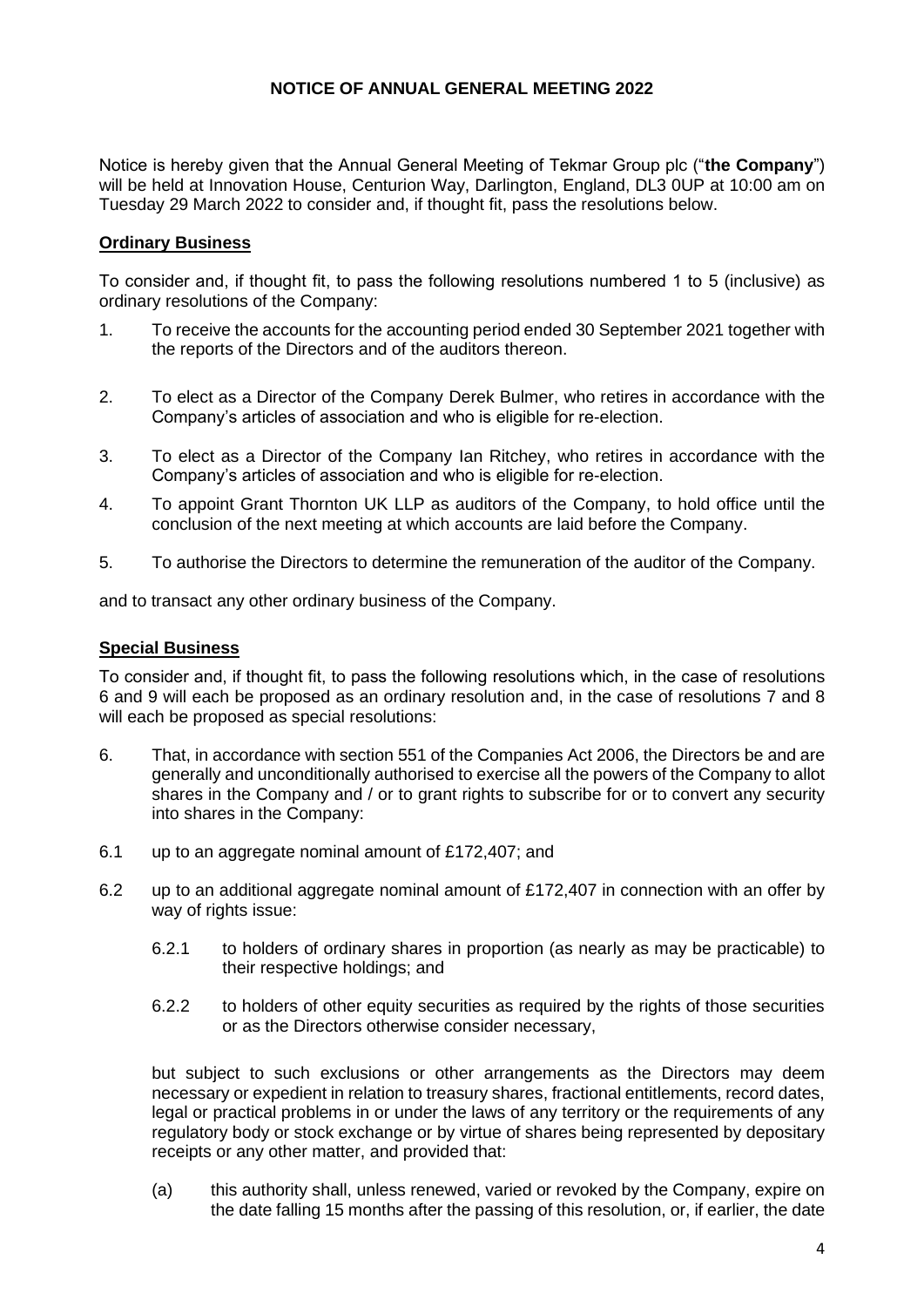of the next annual general meeting of the Company, save that the Company may, before such expiry, make offers or agreements which would or might require shares in the Company to be allotted and the Directors may allot shares in pursuance of such offer or agreement notwithstanding that the authority conferred by this resolution has expired or been revoked or varied; and

- (b) this resolution revokes and replaces all unexercised authorities previously granted to the Directors to allot shares in the Company (but shall not prejudice any allotment of shares or grant of rights already made, offered or agreed to be made pursuant to such authorities).
- 7. That, subject to the passing of resolution 6 set out in the notice of this meeting and pursuant to sections 570 and 573 of the Companies Act 2006 (the "**Act**"), the Directors be and are hereby authorised to allot equity securities (as defined in section 560 of the Act) for cash either under the authority conferred by resolution 6 set out in the notice of this meeting and / or to sell ordinary shares held by the Company as treasury shares as if section 561 of the Act did not apply to any such allotment or sale, provided that such authority shall be limited to:
- 7.1 the allotment of equity securities in connection with an offer of equity securities by way of a rights issue:
	- 7.1.1 to the holders of ordinary shares in proportion (as nearly as may be practicable) to their respective holdings; and
	- 7.1.2 to holders of other equity securities as required by the rights of those securities or as the Directors otherwise consider necessary,

but subject to such exclusions or other arrangements as the Directors may deem necessary or expedient in relation to treasury shares, fractional entitlements, record dates, legal or practical problems in or under the laws of any territory or the requirements of any regulatory body or stock exchange or by virtue of shares being represented by depository receipts or any other matter; and

7.2 the allotment of equity securities or sale of treasury shares (otherwise than pursuant to paragraph 7.1 of this resolution) to any person up to an aggregate nominal amount of £25,863

and provided further that:

- (a) the authority shall, unless renewed, revoked or varied by the Company in general meeting, expire on the date 15 months after the date of the passing of this resolution or, if earlier, the conclusion of the Company's next Annual General Meeting, save that the Company may, before such expiry make offers or agreements which would or might require equity securities to be allotted (or treasury shares to be sold) after the authority expires and the Directors may allot equity securities (or sell treasury shares) in pursuance of any such offer or agreement as if the authority had not expired; and
- (b) this resolution revoke and replace all unexercised powers previously granted to the Directors to allot equity securities and/or or sell treasury shares as if section 561 of the Act did not apply (but shall not prejudice any allotment of equity securities or sale of treasury shares already made or agreed to be made pursuant to such authorities).
- 8. That, subject to the passing of resolutions 6 and 7 set out in the notice of this meeting and pursuant to sections 570 and 573 of the Companies Act 2006 (the "**Act**"), the Directors be and are hereby authorised (in addition to any authority granted under resolution 7 set out in the notice of this meeting) to allot equity securities (as defined in section 560 of the Act)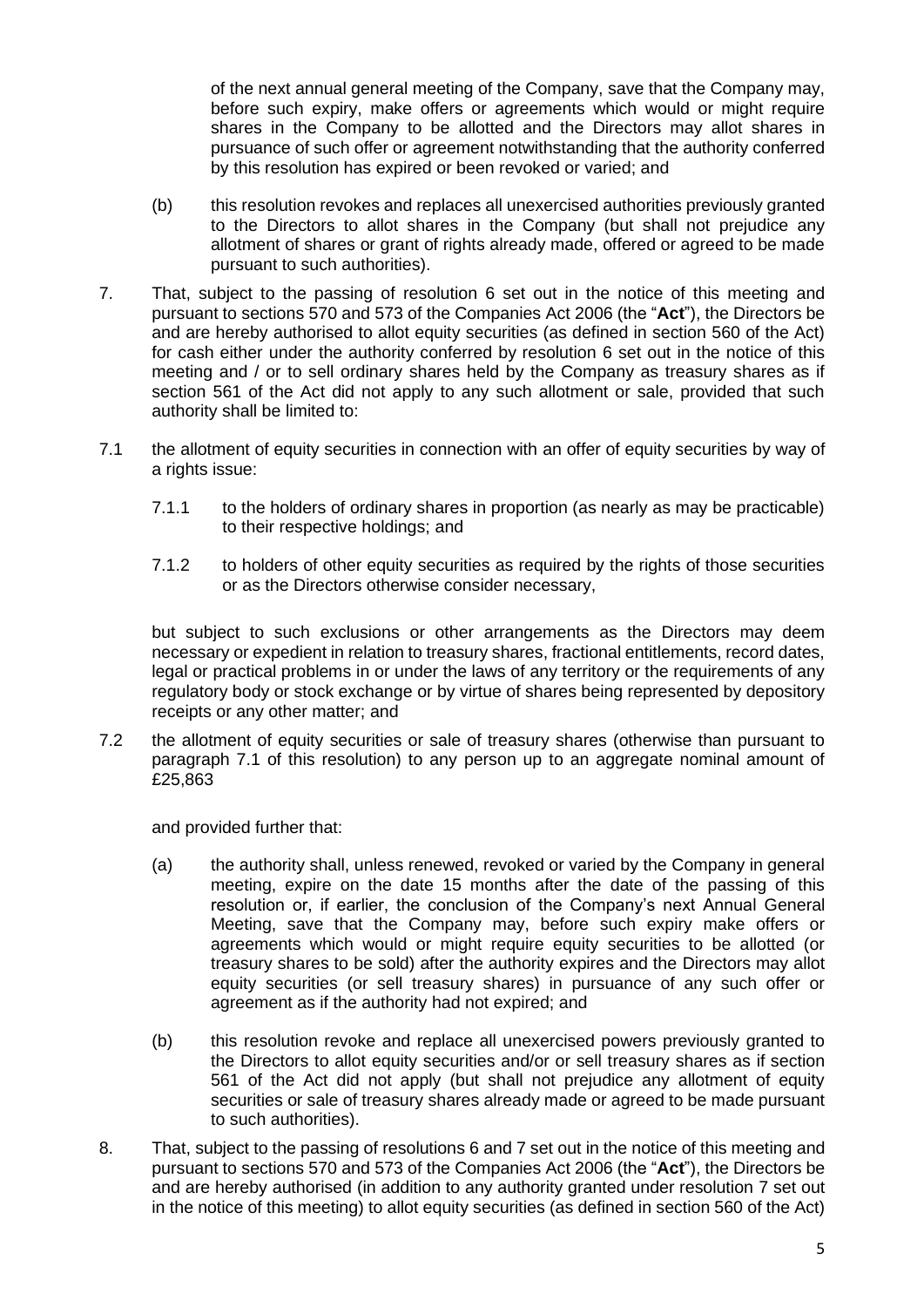for cash either under the authority conferred by resolution 6 set out in the notice of this meeting and / or to sell ordinary shares held by the Company as treasury shares as if section 561 of the Act did not apply to any such allotment or sale, provided that such authority shall be:

- 8.1 limited to the allotment of equity securities or sale of treasury shares up to an aggregate nominal amount of £25,863 and
- 8.2 used only for the purpose of financing (or refinancing, if the authority is to be used within six months after the original transaction) a transaction which the Directors determine to be an acquisition or other capital investment of a kind contemplated by the Statement of Principles on Disapplying Pre-Emption Rights most recently published by the Pre-Emption Group prior to the date of the notice of this meeting,

and provided further that

(a) the authority granted by this resolution shall, unless renewed, revoked or varied by the Company in general meeting, expire on the date 15 months after the date of the passing of this resolution or, if earlier, the conclusion of the Company's next Annual General Meeting, save that the Company may, before such expiry make offers or agreements which would or might require equity securities to be allotted (or treasury shares to be sold) after the authority expires and the Directors may allot equity securities (or sell treasury shares) in pursuance of any such offer or agreement as if the authority had not expired;

and

- (b) this resolution revoke and replace all unexercised powers previously granted to the Directors to allot equity securities and/or or sell treasury shares as if section 561 of the Act did not apply (but shall not prejudice any allotment of equity securities or sale of treasury shares already made or agreed to be made pursuant to such authorities).
- 9. That the Company and all companies that are its subsidiaries at any time during the period for which this resolution is effective are hereby authorised to:
- 9.1 make political donations to political parties and/or to independent election candidates;
- 9.2 make political donations to political organisations other than political parties; and
- 9.3 incur political expenditure,

not exceeding £50,000 in aggregate during the period ending on the date of the Company's next Annual General Meeting.

For the purposes of this resolution, the terms 'political donations', 'political parties', 'independent election candidates', 'political organisation' and 'political expenditure' have the meanings set out in Sections 363 to 365 of the Companies Act 2006.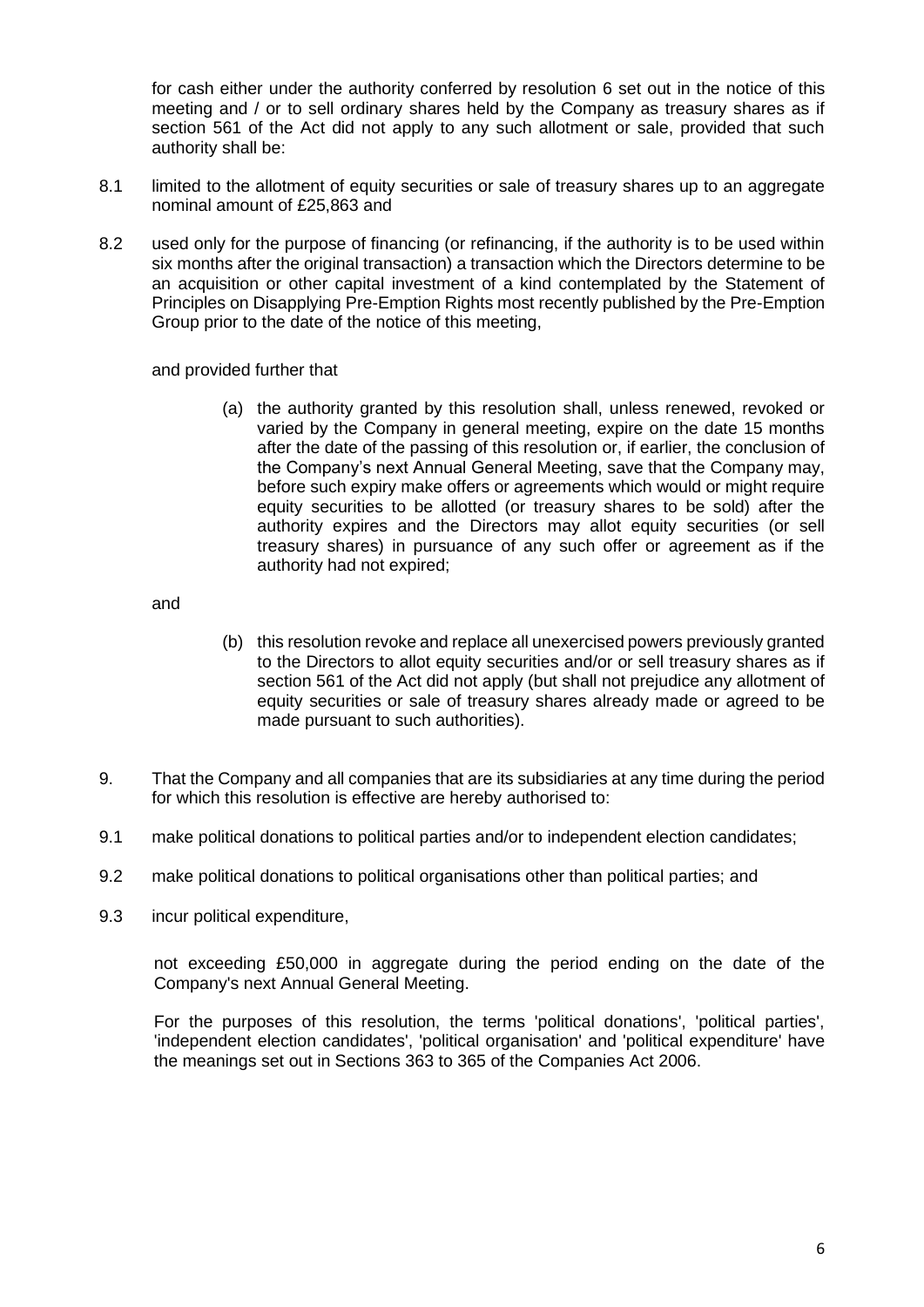## **By order of the Board**

Derek Bulmer Company Secretary 4 March 2022

**Tekmar Group plc** (CRN: 11383143)

Registered office:

Innovation House, Centurion Way, Darlington, England, DL3 0UP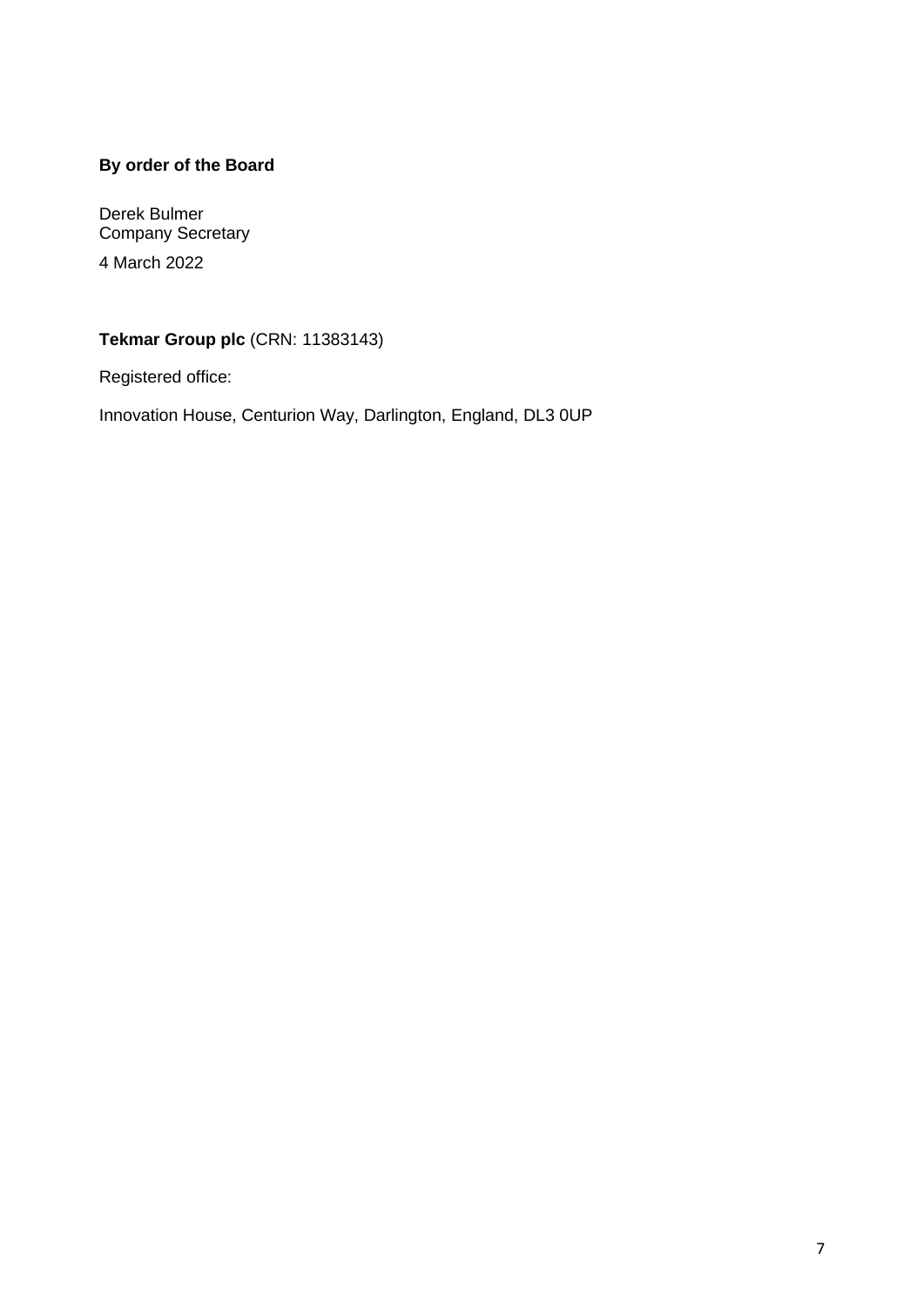#### **Explanatory Notes to the Resolutions**

#### **Ordinary Business**

The Directors are required under the Companies Act 2006 to lay the Company's accounts and annual reports before the Company in general meeting. **Resolution 1** is proposed as an ordinary resolution to receive the Company's annual report and accounts for the financial period ended 30 September 2021, which have been made available to shareholders in advance of the AGM.

**Resolutions 2 and 3** are proposed as ordinary resolutions and relate to the re-election of Directors of the Company. Derek Bulmer and Ian Ritchey were each appointed to the Board since the last Annual General Meeting of the Company and so, in accordance with the articles of association of the Company, are offering themselves for re-election at this AGM. Biographical details of the Directors seeking re-election are set out in the Company's annual report and accounts and on the Company's website.

The Company is required to appoint its auditor at each annual general meeting at which its annual accounts and reports are presented to shareholders. **Resolutions 4** is proposed as an ordinary resolution to approve the appointment of Grant Thornton UK LLP as auditors, having been appointed as auditors by the Board, following a selection process and following the recommendation of the Company's Audit Committee. **Resolution 5** is proposed as an ordinary resolution to authorise the Directors to agree the auditor's remuneration.

#### **Special Business**

The Companies Act 2006 provides that Directors shall only allot unissued shares with the authority of shareholders in general meeting. **Resolution 6** will be proposed as an ordinary resolution to grant the Directors general authority to allot shares or to grant subscription or conversion rights up to a maximum nominal value of £344,814 (representing approximately two thirds of the existing share capital of the Company, as at 3 March 2022 (being the last practicable date prior to the publication of the Notice of AGM), but subject to the proviso that half of such sum (being ordinary shares with an aggregate nominal value of £172,407) may only be allotted in connection with a rights issue. This authority is in line with Share Capital Management guidelines issued by the Investment Association, which supports an authority to allot up to two thirds of the existing issued share capital, provided that any amount over one third of the existing issued share capital will be applied for rights issues on a fully pre-emptive basis only. This authority will, unless renewed, varied or revoked by the Company, expire on the date 15 months from the passing of the resolution, or, if earlier, the conclusion of the next AGM of the Company.

The Companies Act 2006 also provides that any allotment of new shares for cash must be made pro rata to individual shareholders' holdings, unless such provisions are disapplied under Section 570 of the Companies Act 2006. **Resolution 7** will be proposed as a special resolution to grant the Directors authority to allot equity securities for cash, without first offering them to shareholders pro rata to their holdings. Equity securities includes ordinary shares but does not include shares issued under employee share schemes. If passed, resolution 7 will disapply the pre-emption requirement imposed under section 561 of the Companies Act 2006 for allotments by Directors in two cases:

- i. in connection with a rights (or similar) issue, where strict application of the principle in section 561 of the Companies Act 2006 could (for example) either result in fractional entitlements to shares arising or require the issue of shares where this would be impractical because of local, legal or regulatory requirements in any given overseas jurisdiction; or
- ii. allotments of shares for cash up to a total nominal value of £25,863 (representing 5% of the Company's issued share capital as at the date of this notice).

This resolution is in line with guidance issued by the Investment Association (as updated in July 2016) and the Statement of Principles published by The Pre-Emption Group in March 2015, which provides that a company may seek power to issue on a non-pre-emptive basis for cash in any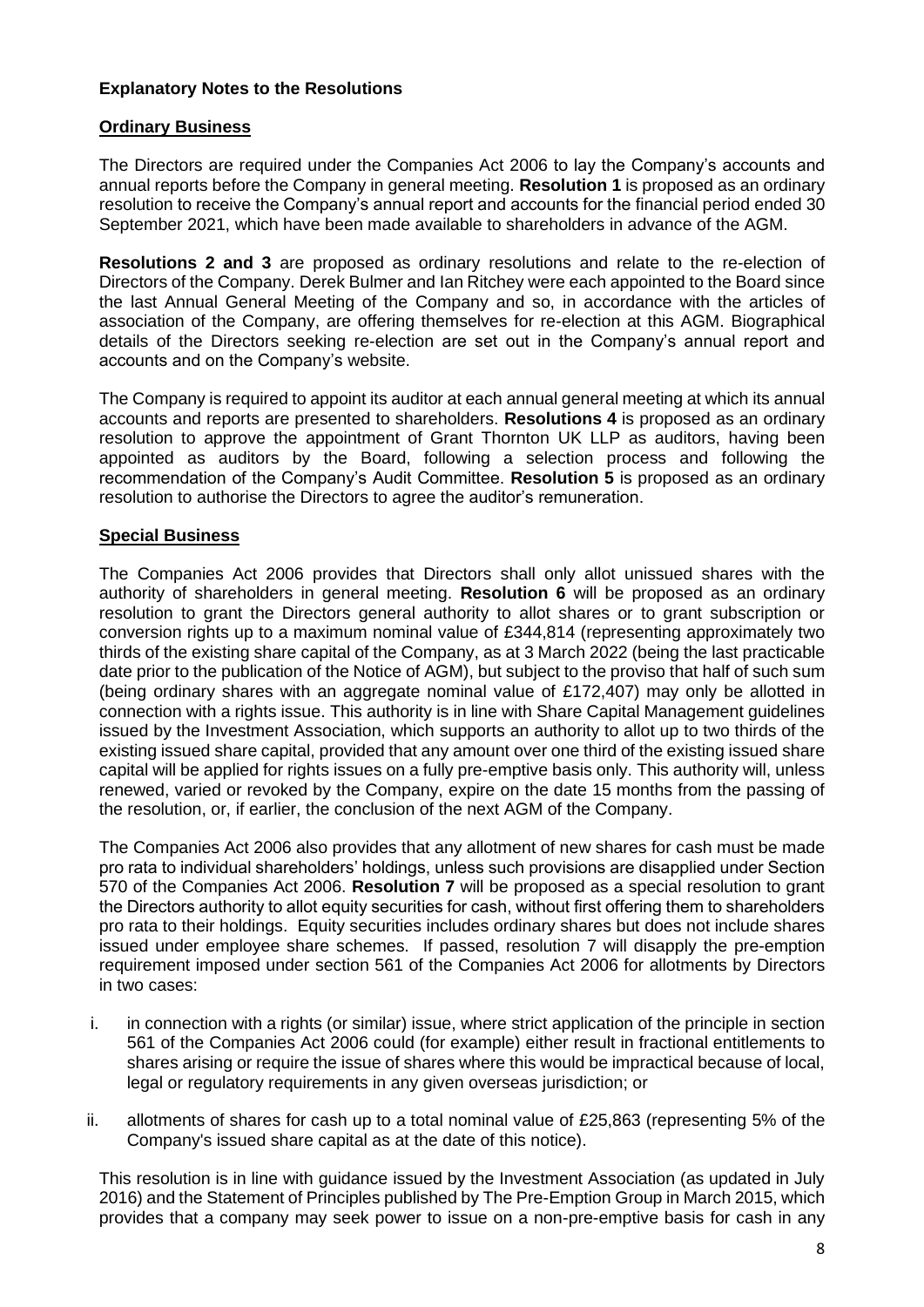one year shares representing: no more than 5% of its issued ordinary share capital. This authority is for a period of 15 months, or, if earlier, until the date of the next Annual General Meeting.

The Statement of Principles published by The Pre-Emption Group in March 2015 also provides that a company may also seek power to issue, on a non-pre-emptive basis for cash in any one year shares representing no more than an additional 5% of its issued ordinary share capital provided that such additional power is only used in connection with the financing or refinancing of an acquisition or specified capital investment. **Resolution 8** will be proposed as a special resolution to grant the Directors this additional authority for allotments of up to a maximum aggregate nominal amount of £25,863 representing approximately 5% of the issued share capital of the Company as at the date of this notice. The 2015 Statement of Principles defines a "capital investment" as "one or more specific capital investment related uses for the proceeds of an issuance of equity securities, in respect of which sufficient information regarding the effect of the transaction on the company, the assets the subject of the transaction and (where appropriate) the profits attributable to them is made available to shareholders to enable them to reach an assessment of the potential return". Items that are regarded as operating expenditure rather than capital expenditure will not typically be regarded as falling within the term "specified capital investment". The Directors will only use such authority in connection with the financing or refinancing of an acquisition or a specified capital investment which is announced contemporaneously with the issue, or which has taken place in the preceding six month period and is disclosed in the announcement of the issue.

**Resolution 9** will be proposed as an ordinary resolution. The Company has a policy that it does not make donations or incur expenditure on behalf of political parties. However, the Companies Act 2006 contains restrictions on companies making political donations or incurring political expenditure and it defines these terms very widely, such that activities that form part of the normal relationship between the Company and bodies concerned with policy review may be included. Such activities are not designed to support a particular political party. The Company believes that the authority proposed under resolution 9 is prudent to ensure that it does not commit any technical or inadvertent breach of the Act when carrying out activities in furtherance of its legitimate business interests. The authority will lapse on the conclusion of the Company's next Annual General Meeting or, if earlier, 15 months after the passing of the resolution and will be limited to an aggregate amount of £50,000.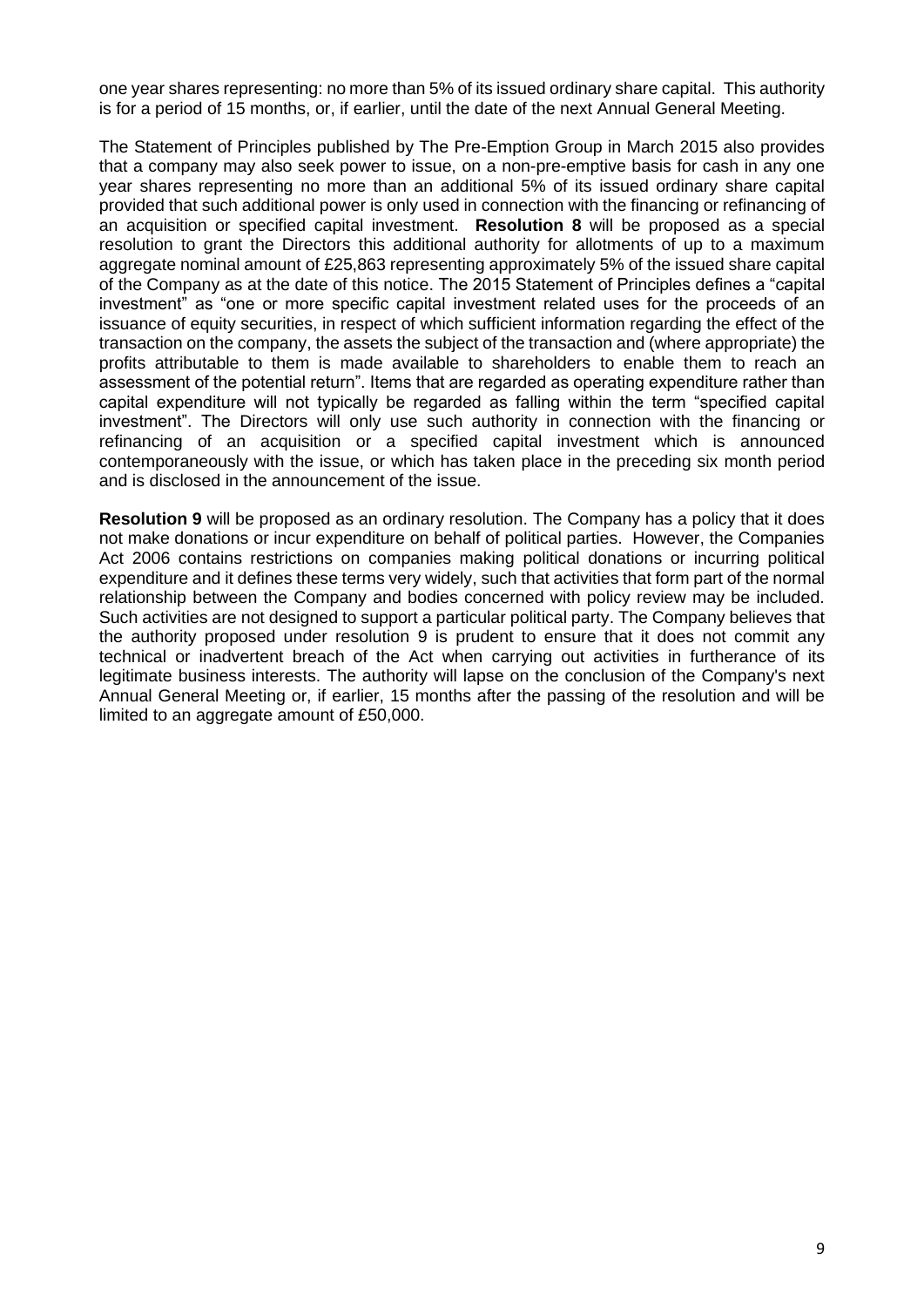#### **Shareholder Notes to the Notice of Annual General Meeting**

#### **Entitlement to attend and vote**

1. Pursuant to Regulation 41 of the Uncertificated Securities Regulations 2001, the Company specifies that only those shareholders registered in the Company's register of members at 6:30 p.m. on 27 March 2022, or, if this meeting is adjourned, at 6:30 pm two days prior to the adjourned meeting, shall be entitled to vote at the meeting. Changes to the register of members after the relevant deadline shall be disregarded in determining the rights of any person to attend and vote at the Meeting.

#### **Appointment of proxy**

2. If you are a shareholder who is entitled to vote at the meeting, you are entitled to appoint a proxy to exercise all or any of your rights to vote at the meeting. You can only appoint a proxy using the procedures set out in these notes and the notes to the Form of Proxy. Appointment of a proxy will not preclude you from attending the Meeting and voting in person. If you have appointed a proxy and attend the Meeting in person, your proxy appointment will automatically be terminated.

3. A proxy does not need to be a shareholder of the Company but must attend the Meeting to represent you. If you wish your proxy to speak on your behalf at the Meeting you will need to appoint your own choice of proxy (not the Chairman of the Meeting) and give your instructions directly to them. You are recommended to appoint the Chairman of the Meeting as your proxy, in case a person who you choose to appoint is unable to attend the AGM, due to Covid-19 restrictions or otherwise, in which case they would not be able to cast any votes on your behalf.

4. If you do not give your proxy an indication of how to vote on any resolution, your proxy will vote or abstain from voting at his or her discretion. Your proxy will vote (or abstain from voting) as he or she thinks fit in relation to any other matter which is put before the Meeting.

5. In the case of joint holders, where more than one of the joint holders completes a proxy appointment, only the appointment submitted by the most senior holder will be accepted. Seniority is determined by the order in which the names of the joint holders appear in the Company's register of members in respect of the joint holding (the first-named being the most senior).

6. To appoint more than one proxy, you should photocopy the Form of Proxy. You must complete a separate Form of Proxy for each proxy unless you are appointing your proxies electronically in which case please refer to the notes below. Please indicate in each case, next to the proxy's name, the number of shares in relation to which you authorise them to act as your proxy. If you are appointing multiple proxies, a failure to specify the number of shares each proxy appointment relates to, or specifying a number of shares in excess of those held by the member (either on any Form of Proxy or in aggregate on multiple Forms of Proxy) on the date referred to in Note 1, will result in the proxy appointments being invalid.

7. The right to appoint a proxy does not apply to persons whose shares are held on their behalf by another person and who have been nominated to receive communication from the Company in accordance with section 146 of the Companies Act 2006 (nominated persons). Nominated persons may have a right under an agreement with the registered shareholder who holds shares on their behalf to be appointed (or to have someone else appointed) as a proxy. Alternatively, if nominated persons do not have such a right, or do not wish to exercise it, they may have a right under such an agreement to give instructions to the person holding the shares as to the exercise of voting rights.

#### **Appointment of proxy using the proxy form**

8. A Form of Proxy is enclosed. To be valid, the Form of Proxy (and any power of attorney or other authority (if any) under which it is signed) must be duly completed and signed and deposited at the office of the Company's registrars, Equiniti Limited at Aspect House, Spencer Road,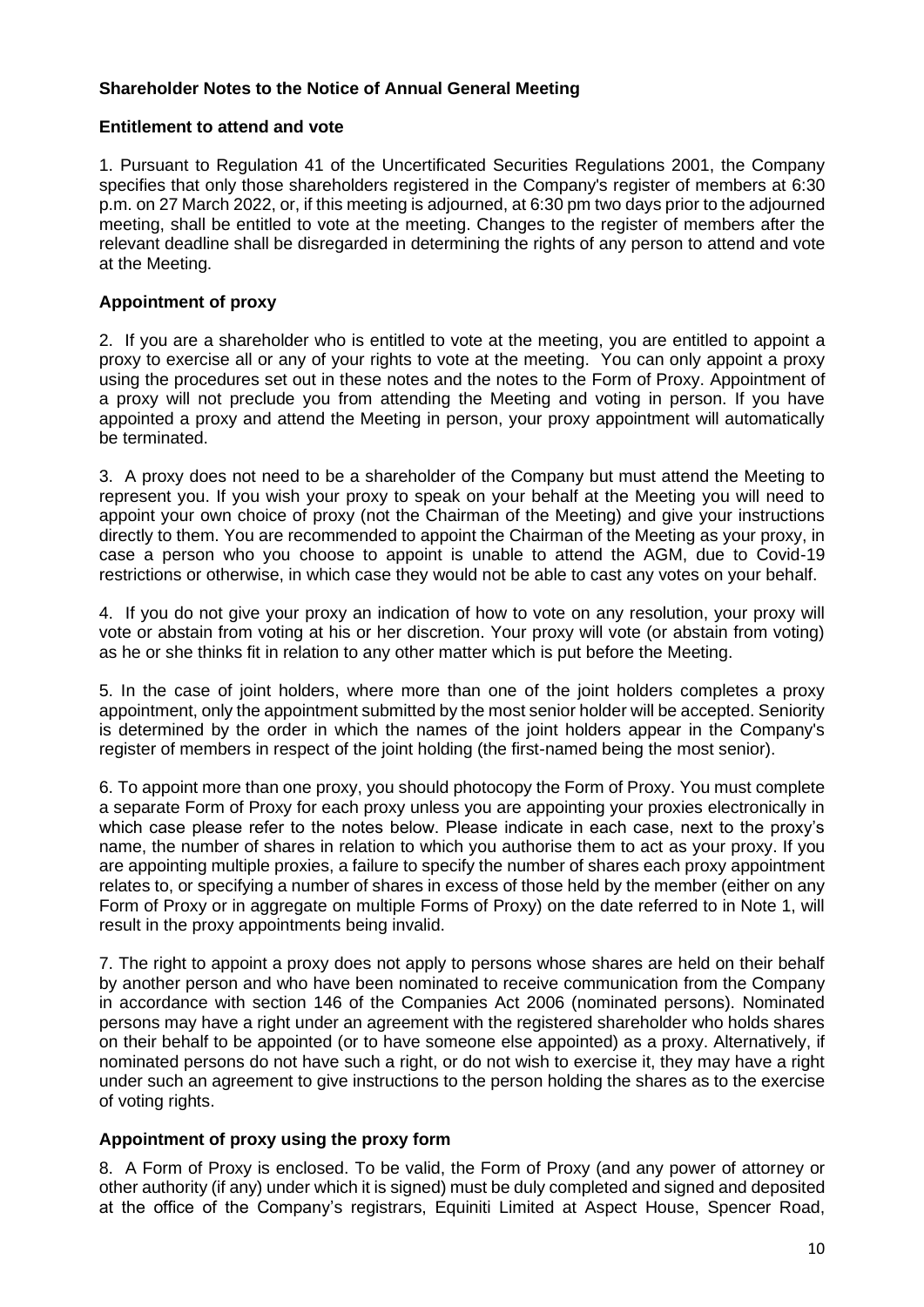Lancing, West Sussex, BN99 6DA not less than 48 hours before the time for holding the meeting (or any adjourned meeting).

9. In the case of a shareholder which is a company, the proxy form must be executed under its common seal or signed on its behalf by an officer of the company or an attorney for the company. Any power of attorney or any other authority under which the proxy form is signed (or a duly certified copy of such power or authority) must be submitted with the proxy form.

#### **Appointment of proxy using online**

10. Shareholders who would prefer to register the appointment of their proxy electronically via the internet can do so through the Sharevote website, www.sharevote.co.uk using the series of numbers printed under the headings Voting ID, Task ID and Shareholder Reference Number on the Proxy Form. Alternatively, shareholders who have already registered with Equiniti Registrars' online portfolio service, Shareview, can appoint their proxy electronically by logging on to their portfolio at www.shareview.co.uk by using their usual user ID and password. Once logged in, simply click 'view' on the 'My Investments' page, click on the link to vote and then follow the on screen instructions. Full details and instructions on these electronic proxy facilities are given on the respective websites.

#### **Appointment of proxy through CREST**

11. CREST members who wish to appoint the chair of the meeting as proxy through the CREST electronic proxy appointment service may do so for the Annual General Meeting and any adjournment(s) thereof by using the procedures described in the CREST Manual. CREST personal members or other CREST sponsored members, and those CREST members who have appointed a voting service provider should refer to their CREST sponsors or voting service provider(s), who will be able to take the appropriate action on their behalf.

12. In order for a proxy appointment or instruction made by means of CREST to be valid, the appropriate CREST Proxy Instruction must be properly authenticated in accordance with Euroclear UK & Ireland Limited's specifications and must contain the information required for such instructions, as described in the CREST Manual. The message must be transmitted so as to be received by the Company's Registrars, Equiniti Limited (CREST Participant ID: RA19), no later than 48 hours before the time appointed for the meeting. For this purpose, the time of receipt will be taken to be the time (as determined by the time stamp applied to the message by the CREST Application Host) from which the Company's agent is able to retrieve the message by enquiry to CREST in the manner prescribed by CREST.

13. CREST members and, where applicable, their CREST sponsor or voting service provider should note that Euroclear UK & Ireland Limited does not make available special procedures in CREST for any particular messages. Normal system timings and limitations will therefore apply in relation to the input of CREST Proxy Instructions. It is the responsibility of the CREST member concerned to take (or, if the CREST member is a CREST personal member or sponsored member or has appointed a voting service provider, to procure that his CREST sponsor or voting service provider takes) such action as shall be necessary to ensure that a message is transmitted by means of the CREST system by any particular time. In this connection, CREST members and, where applicable, their CREST sponsor or voting service provider are referred in particular to those sections of the CREST Manual concerning practical limitations of the CREST system and timings.

14. The Company may treat as invalid a CREST Proxy Instruction in the circumstances set out in Regulation 35(5)(a) of the Uncertificated Securities Regulations 2001.

#### **Changing proxy instructions**

15. To change your proxy instructions simply submit a new proxy appointment using the methods set out in these notes. The deadlines for receipt of proxy appointments as set out above also applies in relation to any amended instructions and any amended proxy appointment received after the relevant cut-off time will be disregarded.